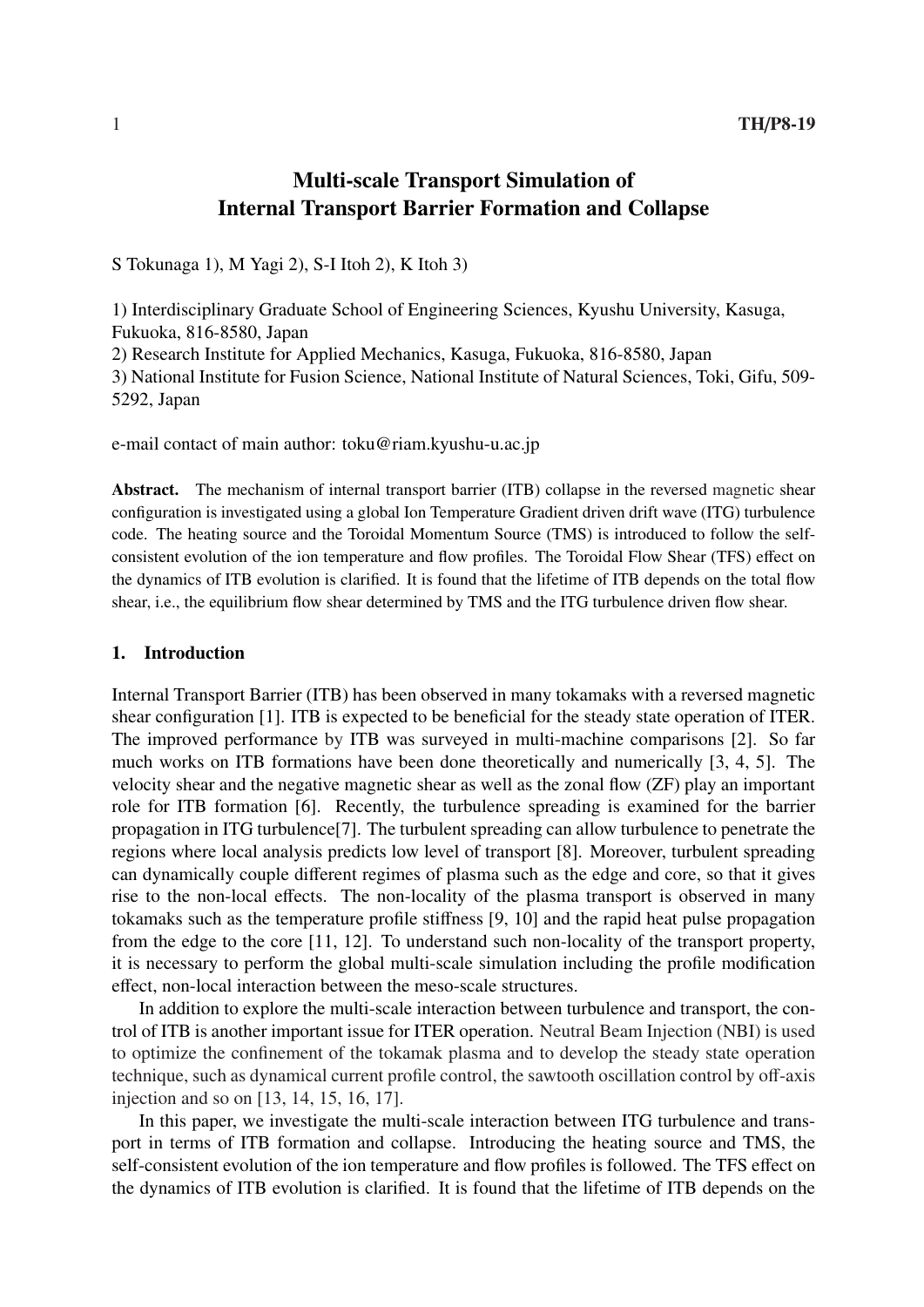toroidal flow shear, i.e., the equilibrium flow shear determined by TMS and the ITG turbulence driven flow shear.

#### 2. Numerical Model

## 2.1. Model Equations

We employ the simplified version of the "3+1" gyro-fluid model [18] proposed by Ottaviani *et al.* [19] and modified by Yagi [7] to investigate the ITG turbulence transport by global simulation. The set of equations consists of the ion density, the ion parallel momentum and the ion temperature evolution equations :

#### Ion density equation :

$$
\frac{dW}{dt} + \kappa_n \frac{1}{r} \frac{\partial \Phi}{\partial \theta} + A \nabla_{\parallel} V = \varepsilon \hat{\omega}_d F + \rho_* \frac{q}{\varepsilon} \mu^{\text{NC}} \frac{1}{r} \frac{\partial (rU_p)}{\partial r} - \rho_*^2 \mu \nabla_{\perp}^4 F. \tag{1}
$$

#### Ion parallel momentum equation :

$$
\frac{dV}{dt} = -A\nabla_{\parallel}F + 4\mu \nabla_{\perp}^{2} V - \mu^{\text{NC}} U_{\text{p}} - A \sqrt{\frac{1}{\tau}} \frac{2}{5} \sqrt{\pi} |k_{\parallel}| V + \frac{2}{5} A \frac{1}{\tau} \nabla_{\parallel}T + S V_{\text{pl}} \tag{2}
$$

Ion temperature evolution equation :

$$
\frac{3}{2}\left(\frac{dT}{dt} + \kappa_T \frac{1}{r}\frac{\partial \Phi}{\partial \vartheta}\right) - \left(\frac{dn}{dt} + \kappa_n \frac{1}{r}\frac{\partial \Phi}{\partial \vartheta}\right) = -\frac{9}{5\sqrt{\pi}}\sqrt{\frac{1}{\tau}}A\left|\nabla_{\parallel}\right|T + \frac{2}{5}A\nabla_{\parallel}V + \chi_{\perp}\nabla_{\perp}^2T + ST_i,\tag{3}
$$

where,  $W = n - \nabla^2 \cdot F$  is the generalized vorticity,  $n = \Phi - \langle \Phi \rangle$  is the fluctuating density, *F* =  $\Phi$  + *p*/ $\tau$  is the generalized potential with  $\tau \equiv T_{e0}/T_{i0}$ ,  $p = n + T$  is the fluctuating ion pressure and  $\langle \Phi \rangle$  is the flux surface averaged potential, which is equivalent to  $\Phi_{m=0,n=0}$  in Fourier space. The approximation  $p_1 = T_{i0}(r_s)n_1 + n_0(r_s)T_{i1}$  is made where  $r_s = 0.6$  indicates the location of the  $q_{\text{min}}$  surface.  $U_p = V + \rho_* \frac{q}{\varepsilon}$ ε ∂*F*  $\frac{\partial F}{\partial r}$  represents the poloidal velocity,  $\kappa_T = -d \ln T_0/dr$ and  $\kappa_n = -d \ln n_0/dr$  indicate the inverse of the gradient scale length of the ion temperature and density, respectively,  $\hat{\omega}_d = 2 \cos \vartheta \frac{1}{r}$ *r*  $\frac{\partial}{\partial \vartheta} + 2 \sin \vartheta \frac{\partial}{\partial \vartheta}$  $\frac{\partial}{\partial r}$  is the curvature operator,  $A = \varepsilon_a/\rho_*$  is the ratio of the inverse aspect ratio  $\varepsilon_a = a/R_0$  and the normalized ion gyro-radius measured by the electron temperature  $\rho_* = \rho_s/a$ . We also introduced  $\varepsilon = r/R_0$  as the local inverse aspect ratio. The transport coefficients are given by the ion thermal diffusivity  $\chi$ , the neoclassical ion viscosity  $\mu^{NC}$  and the ion viscosity  $\mu$ . Ion Landau damping is also taken into account as a collisionless dissipation [20]. The normalization :  $t/t_B \to t$ ,  $r/a \to r$ ,  $z/R_0 \to z$ ,  $e\Phi/T_{e0} \to$  $\Phi$ ,  $V/c_s \to V$ ,  $T/T_{i0} \to T$ ,  $\chi/(\rho_s c_s) \to \chi$ ,  $\mu/(m_i n_0 \rho_s c_s) \to \mu$ ,  $\mu^{NC} a^2/(\rho_s c_s) \to \mu^{NC}$  is used for the system, where  $t_B = a^2 / \chi_B$  represents the Bohm time determined by the Bohm diffusion  $\chi_{\rm B} = cT_{e0}/(eB).$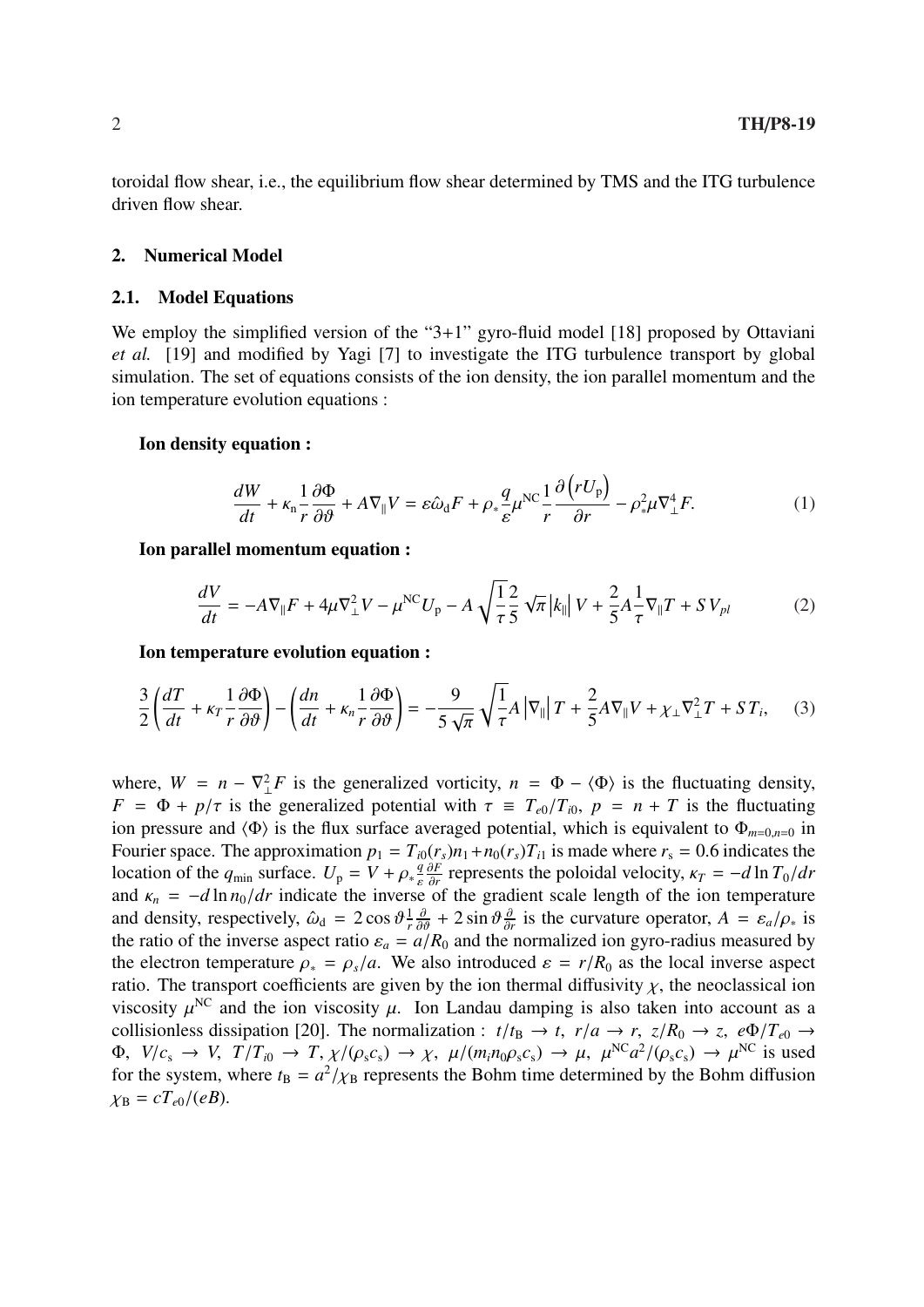

*FIG. 1. Radial profiles of toroidal momentum source.*



*FIG. 2. Safety factor q profile with reversed magnetic shear.*

### 2.2. Source Terms and Initial Conditions

The Gaussian type toroidal momentum source is introduced in eq.(2) to investigate the effect of the equilibrium toroidal flow on ITB sustainment :

$$
SV_{pl}(r) = A \exp \left[ -\frac{(r - r_{off})^2}{2\sigma^2} \right].
$$
 (4)

We examined four cases 1) without TMS, 2) with small TMS :  $A = 2 \times 10^{-3}$ ,  $r_{off} = 0$  and  $\sigma = 0.24$ , 3) with large TMS :  $A = 4 \times 10^{-3}$ ,  $r_{off} = 0$  and  $\sigma = 0.24$  and 4) with large negative TMS :  $A = -4 \times 10^{-3}$ ,  $r_{off} = 0$  and  $\sigma = 0.24$ . FIG. 1 shows the momentum source profiles for the cases 2) 3) and 4). The positive and negative sign of the TMSs correspond to the co-directional and counter-directional momentum input along the toroidal magnetic field respectively. They produce toroidal ion flow velocity profile whose max value is about 10% ∼ 20% of ion sound velocity and the absolute value of the toroidal flow shear takes a peak value at *r* ∼ 0.28 at *t* ∼ 60.

A heat source term is also introduced in eq. (3). It is given by

$$
ST_i(r) = -4 \times 10^{-3} \frac{(2r^2 - 1)^2}{(1 - r_s^2)^2},\tag{5}
$$

with  $r_s = 0.6$ . This source gives an ion temperature profile  $T_i(r) = (1 - r^2)^2/(1 - r_s^2)^2$  if the relation :  $\chi_{\perp}(1/r) d/dr (r dT/dr) + ST_i = 0$  is held. In our model, the ion temperature can not be divided into equilibrium and fluctuating quantities such as  $T = T_0 + \tilde{T}$ , but is rather solved as a whole.

For the safety factor *q* profile, we employ reversed magnetic shear profile, proposed by Garbet *et al.* [21], which is given by  $q(r) = q_{min} + C_2(r^2 - r_s)^2 + C_3(r^2 - r_s^2)^3$ , with  $q_{min} = 1.35$ ,  $r_s = 0.6$ ,  $C_2 = 4.66$ , and  $C_3 = -0.987$ . Note that the  $(m,n)=(4,3)$  mode is off-resonant in this configuration as is shown in FIG. 2.

The equilibrium density profile is given by  $n_0(r) = (1 - r^2)/(1 - r_s^2)$  which is fixed during the simulation due to the constraint that no particle flux is generated in the system:  $n = \Phi - \langle \Phi \rangle$ .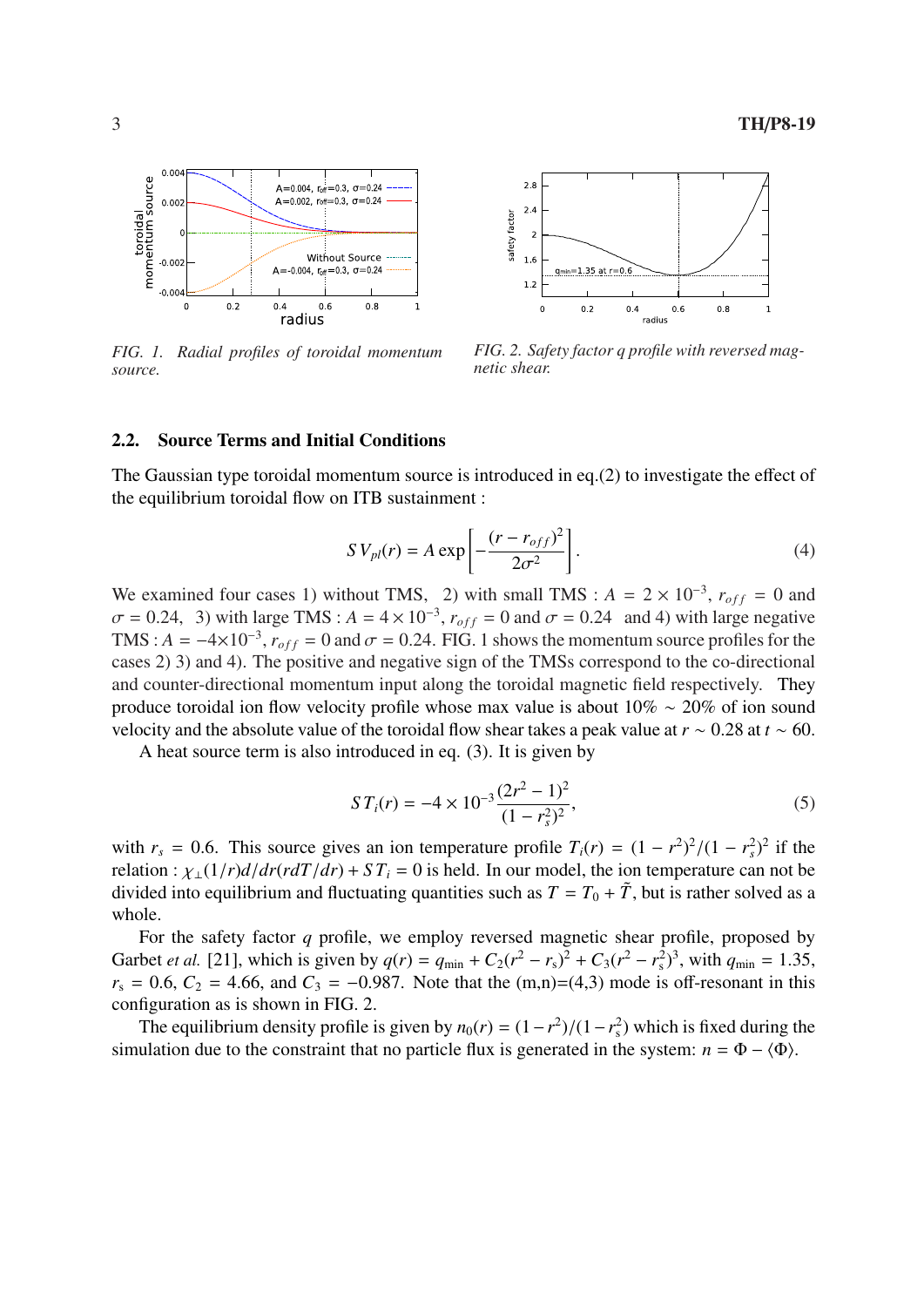## 3. Results and Discussions



*FIG. 3. Left: Time evolutions of fluctuating internal energies in cases : (1) without TMS (top), (2) with small TMS (middle) and (3) with strong TMS (bottom), respectively .*



*FIG. 4. Snapshots of heat transport coe*ffi*cient radial profile where ITB exists in shaded region.*

### 3.1. ITB Formation and Collapse

FIG. 3 shows temporal evolution of the fluctuating internal energy of (44,31), (29,20) and (4,3) modes. In the simulation, the ion temperature develops according to the heating source. When the temperature gradient exceeds the threshold of the ITG instability, it is destabilized and begins to grow. In the case without TMS, the  $(44,31)$ ,  $(45,31)$  etc. are destabilized at  $t \sim 52$  on there resonant surfaces which are located on *r* ∼ 0.4 and saturate at *t* ∼ 58. On the other hand, in the cases with TMS, the (29,20) mode is destabilized at first. In the case with small TMS, it is destabilized at *t* ∼ 60 and saturates at *t* ∼ 67. In the case with large TMS, it is destabilized at *t* ∼ 55 and saturates at *t* ∼ 61. The saturation level is almost same for three cases, i.e., ∼ 10<sup>-5</sup>.

After the saturation of ITG modes, the internal transport barrier forms in vicinity of the *qmin*  $(0.55 < r < 0.65)$  in each case (FIG. 4). The shaded region indicates ITB region where the turbulence is suppressed across the *qmin*. It is clearly shown that the turbulent transport around

*FIG. 5. The (4,3) mode exceeds the zonal component, then the ITB collapses. In the test simulation omitting the flow energy of (4,3) mode on each calculation step, ITB remains beyond t* = 150*.*

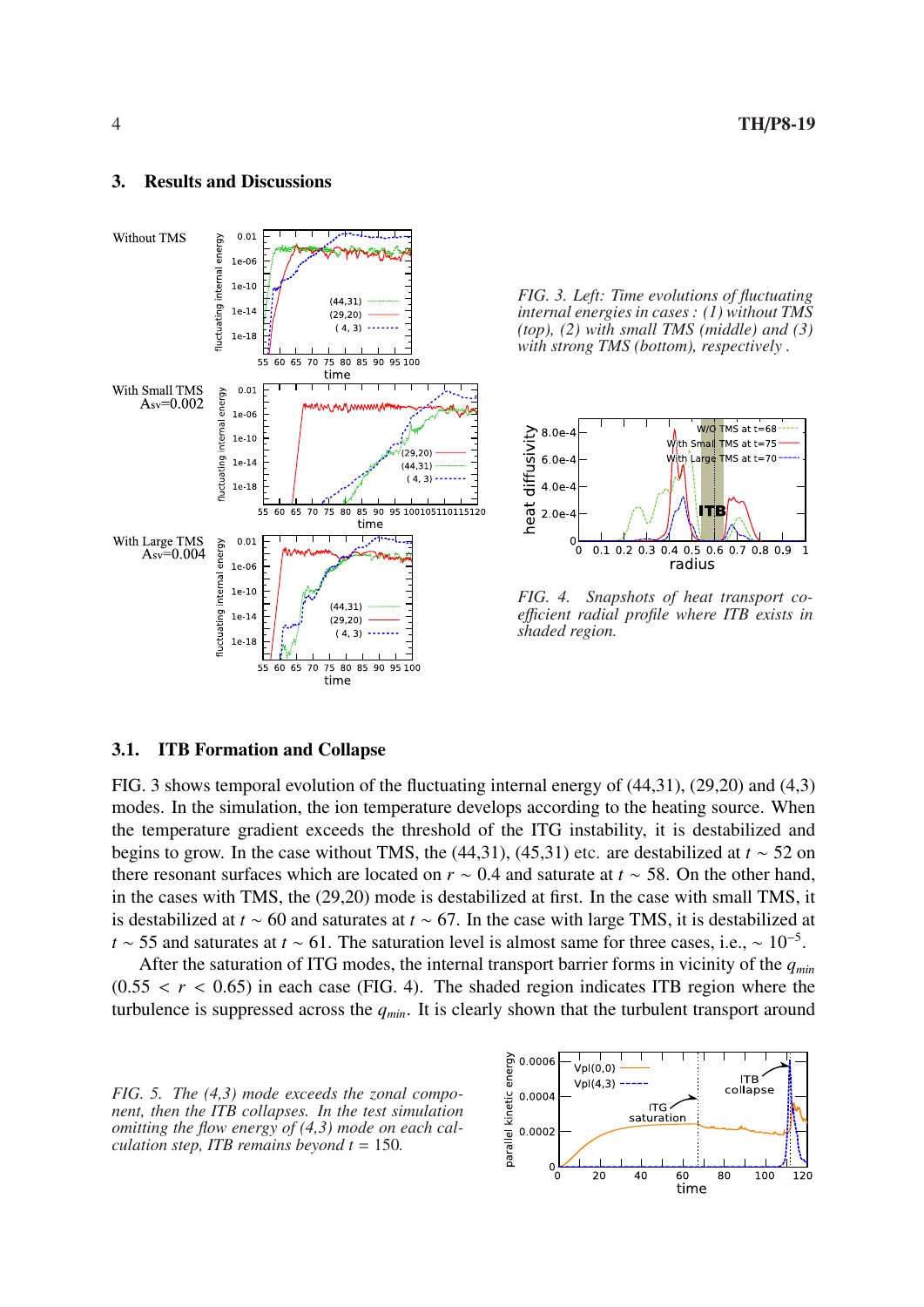*FIG. 6. (Top) Time slices of the radial profile of heat transport coe*ffi*cient during the collapse phase of ITB. Transport starts to rise from t* = 105 *in r*  $\sim$  0.55*. Un* $til t = 111$ *, transport is suppressed at r* = 0.7*. Consequently, it causes the concentration of the temperature gradient into r*  $\sim$  0.7*.* At  $t = 112$ *, the ITB completely collapses abruptly.*

*(Bottom) Radial profile of the (4,3) component of electrostatic potential energy at t* = 109*. The gradual arise of transport in this phase seems to be due to the growth of the (4,3) mode.*



*r* ∼ 0.3 is reduced in the cases with TMS. There is no essential difference among them on the ITB location. However, the quantitative difference is observed on the life time of the ITB. FIG. 5 indicates the temporal evolution of parallel ion kinetic energy of the (0,0) and (4,3) modes in the case with small TMS. The (4,3) mode grows exponentially and exceeds zonal component at *t* ∼ 110. Then the ITB starts to collapse and finally the heat energy stored inside of ITB bursts away at *t* = 112. This phenomena is common in each case.

FIG. 6 shows the time slices of turbulent thermal conductivity. ITB begins to collapse from the inside gradually from  $t = 105$ . The electrostatic potential energy of  $(4,3)$  mode which is shown in the bottom of FIG. 6 contributes the transport in the region  $0.5 < r < 0.65$  and causes the steepening of the temperature gradient at  $r \sim 0.7$ . When the gradient exceeds the threshold, ITG modes are excited at  $r = 0.7$ . These simultaneously produce the zonal flow outside edge of the ITB. At  $t = 112$ , the ITB cannot be sustained any more, then the energy burst takes place.

In the simulation in which the flow energy of the (4,3) mode is thrown away on each time step, we confirmed that the ITB collapse does not occur at least until  $t = 150$  even in the case without TMS. This mode is chosen by the system, since the  $q_{min} = 1.35$  is near to the  $4/3 = 1.33 \cdots$ 

FIG. 7 shows time evolution of the fluctuating internal energy in the case with negative TMS. In this case, the  $(45,31)$ ,  $(44,31)$  etc. are destabilized at first. The turbulent transport around *r* ∼ 0.3 is not suppressed. The ITB collapse begins at *t* ∼ 67 and bursts away at *t* ∼ 76. The counter-directional momentum input does not contributes to the enhancement of the lifetime of the ITB in this case.





*FIG. 7. Time evolution of fluctuating internal energies in the case with counter-directional TMS.*

*FIG. 8. Snapshots of heat transport coefficient radial profile in the case with counter-direction TMS.*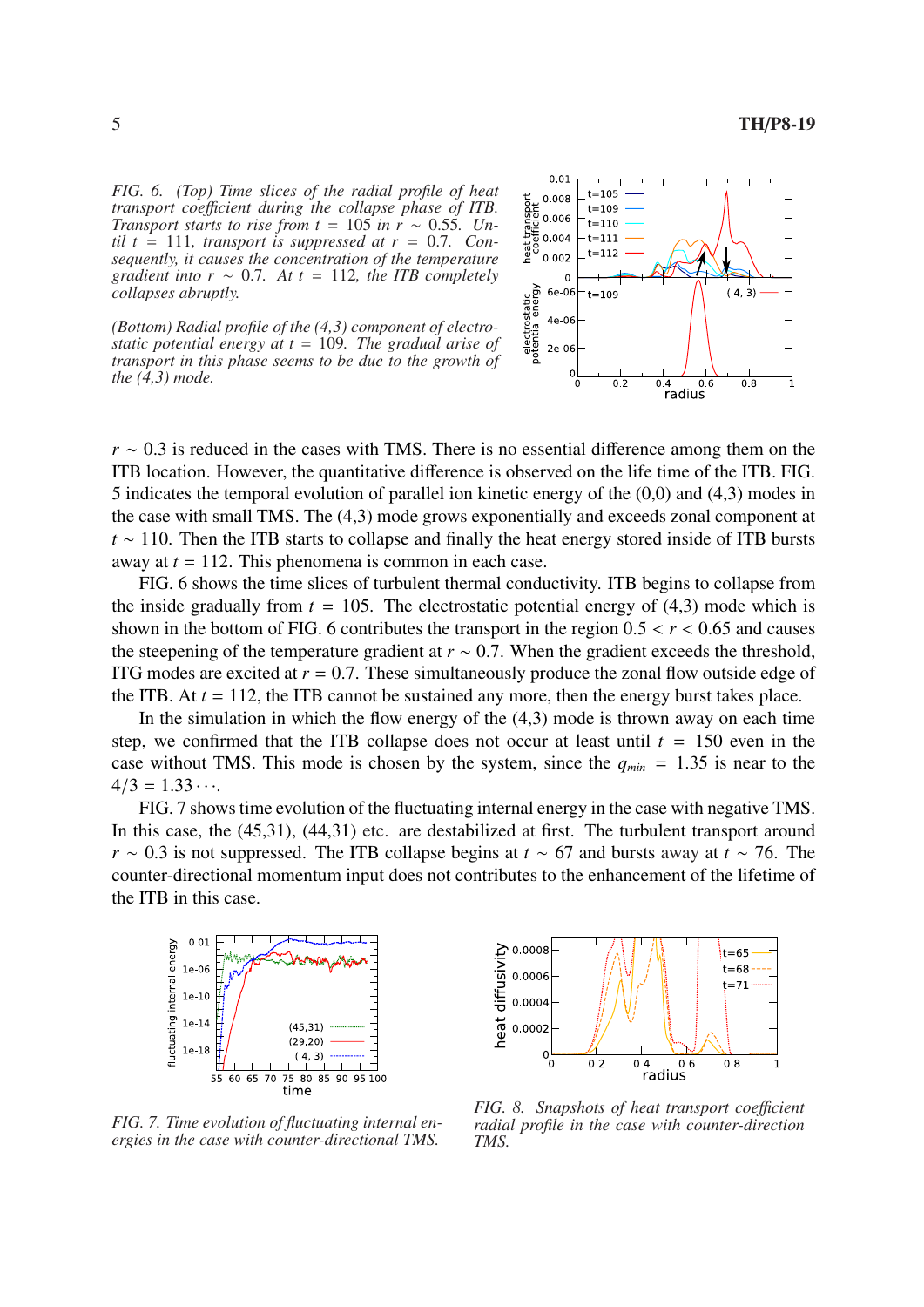

## 3.2. Toroidal flow shear effect on meso-scale structure

*FIG.* 9. *Typical radial profiles of toroidal flow shear at, 1)*  $t = 75$  *with small TMS, 2)*  $t = 70$  *with large TMS, 3)*  $t = 65$  *with large negative TMS and 4)*  $t = 68$  *without TMS.* 

FIG.9 shows the typical radial profiles of the toroidal flow shear in the phase of ITB sustainment. The corresponding turbulent heat diffusivities are shown in FIG.4 and 8. In all cases, a strong velocity shear forms around *r* ∼ 0.7, which sustain ITB foot. The main difference between small TMS case and other cases is that the velocity shear is almost zero at *r* ∼ 0.47 except small TMS case. This position gives the boundary between ITG unstable region and ITB region. In the case with large TMS, there is a tendency that the flow shear determined by TMS is cancelled with that generated by ITG turbulence at *r* ∼ 0.47. The similar tendency is observed for the case with large negative TMS. Next, we investigate the energy transfer channels to the (4,3) mode in the case with small TMS. FIG.10 and 11 shows energy transfer to the (4,3) mode at  $t = 85$  (in the phase of ITB sustainment) and  $t = 106$  (in the early phase of ITB collapse). The red bar indicates the energy transfer to the (4,3) mode from the other mode and the blue bar the energy transfer to the other mode from the (4,3) mode, where the energy channel satisfies the relation :  $m_1 + m_2 = 4$ ,  $n_1 + n_2 = 3$ .  $m_1 = 0$  indicates the energy channel from  $(0,0)$ -(4,3), i.e., quasi-linear channel.  $m_1 = 3, 5$  indicates that from the toroidal coupling. The band  $30 < m_1 < 40$  corresponds to ITG modes. We may call the modes  $5 < m_1 < 30$  as mediators, which have relatively broad radial eigen-function. They are excited by non-linear coupling among ITG modes, then the coupling among mediators generates (4,3) mode. It is



*FIG. 10. Energy transfer to the (4,3) mode via three wave coupling at t* = 85*. Horizontal axis indicates the poloidal mode number which satisfies the relation:*  $m_1 + m_2 = 4$  *and*  $n_1 + n_2 = 3$ .



*FIG. 11. Energy transfer to the (4,3) mode via three wave coupling at*  $t = 106$ *.*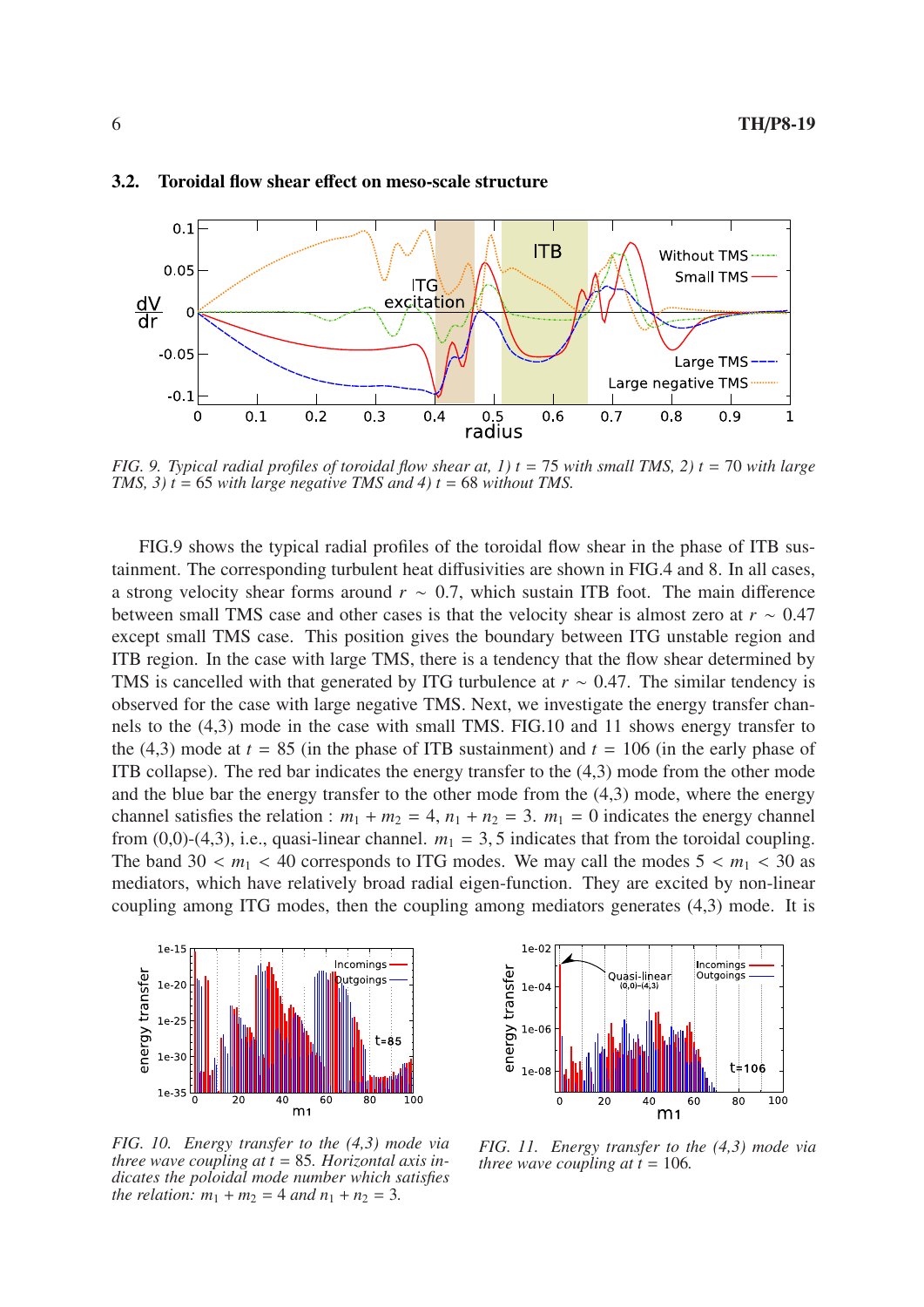confirmed that only quasi-linear channel to the (4,3) mode can lead to the ITB collapse but the life time of ITB extends to ∆*t* ∼ 5 by the simulation where all channels to the (4,3) mode except the quasi-linear channel are closed. The sustainment of ITB depends on the excitation of the (4,3) mode and the stabilization of ITG modes at *r* ∼ 0.47 and *r* ∼ 0.7. How the total flow shear should be determined is not resolved, especially the negative TMS. This is an open question and left for a future work.

## 4. Conclusion

We investigated ITB formation and collapse with reversed magnetic shear configuration using the multi-scale global transport simulation code based on the gyro-fluid model. Heat source term and toroidal momentum source term are introduced to study the effect of toroidal flow shear on the ITB dynamics. Collapse of the ITB in this simulation starts without trigger. It can be understood as a kind of global relaxation. A meso-scale mode locate in vicinity of *q*<sub>min</sub> plays important role for this global relaxation process. The notable enhancement of the ITB sustainment time was observed with the toroidal momentum source whose amplitude is rather small. It was explained by the flow shear stabilization of ITG turbulence. The rather small positive (co-directional) momentum input produced the effective flow shear inside ITB region, which consists of mean flow shear and turbulence generated flow shear. The extension of the ITB lifetime by negative momentum input was not observed in this simulation. It is also found that the quasi-linear effect due to the temperature profile modification is quite important, especially in the final collapse phase, quasi-linear effect plays a dominant role.

## References

- [1] KOIDE, Y., et. al., "Internal transport barrier on q=3 surface and poloidal plasma spin up in JT-60U high  $\beta_p$  discharges.", Phys. Rev. Lett. 4 (1978) 3662.
- [2] LITAUDON, X., et. al., "Status and prospects for advanced tokamak regimes from multimachine comparisons using the 'Internal Tokamak Physics Activity' database", Plasma Phys. Control. Fusion 46 (2004) A19.
- [3] ITOH, K. and ITOH, S.-I., "Transient response of transport at transport barrier formation", Plasma Phys. Control. Fusion 44 (2002) 367.
- [4] KISHIMOTO, Y., et. al., "Toroidal mode structure in weak reversed magnetic shear plasma and its role in the internal transport barrier", Plasma Phys. Control. Fusion 41 (1999) A663.
- [5] CANDY, J., et. al., "Smoothness of turbulent transport across a minimum-q surface", Phys. Plasmas 11 (2004) 1879.
- [6] DIAMOND, P. H., et. al., "Zonal flows in plasma A review". Plasma Phys. Control. Fusion 47 (2005) R35.
- [7] YAGI, M., et. al., "Turbulence spreading in reversed shear plasmas", Plasma Phys. Control. Fusion 48 (2006) A409.
- [8] DIMITS, A. M., et. al., "Simulation of ion temperature gradient turbulence in tokamaks", Nucl. Fusion 40 (2000) 661.
- [9] HORTON, L. D., et. al., "Performance near operational boundaries", Plasma Phys. Control. Fusion 41 (1999) B329.
- [10] URANO, H., et. al., "Edge-core relationship of ELMy Hmode plasmas in JT-60U", Plasma Phys. Control. Fusion 44 (2002) A437.